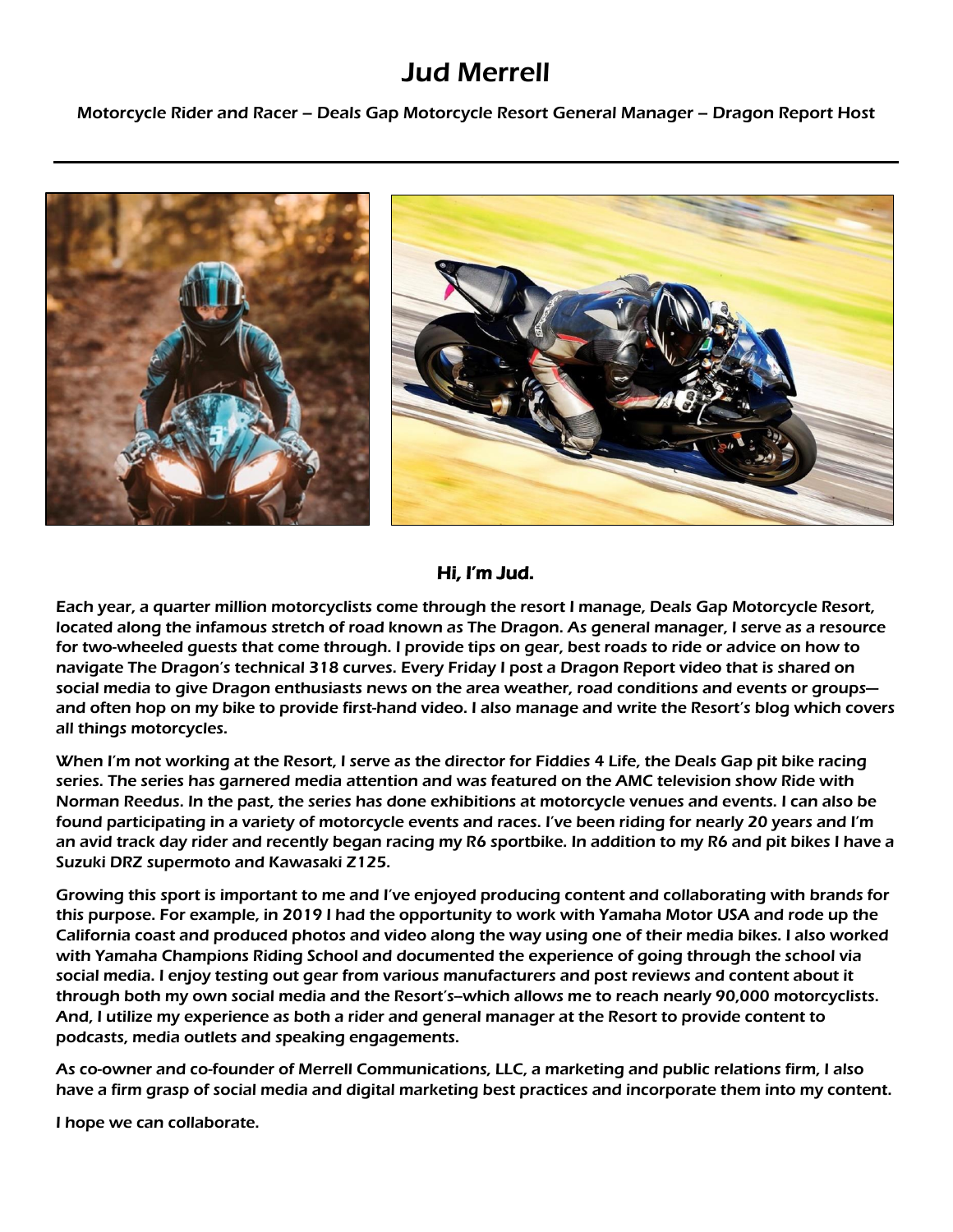

# My Motorcycling Resume:

- Deals Gap Motorcycle Resort General Manager & Dragon Report Host
- 2019 Yamaha Champions Riding School Grad
- Completed Total Rider Tech Course
- Avid Track Day Enthusiast Receives Coaching at Track Days
- Women's Sportbike Rally Man of the Year Award
- Fiddies 4 Life Race Director
- Fiddies 4 Life Pit Bike Racer Champion for 10 years straight

# Key Brands I've Worked With**:**









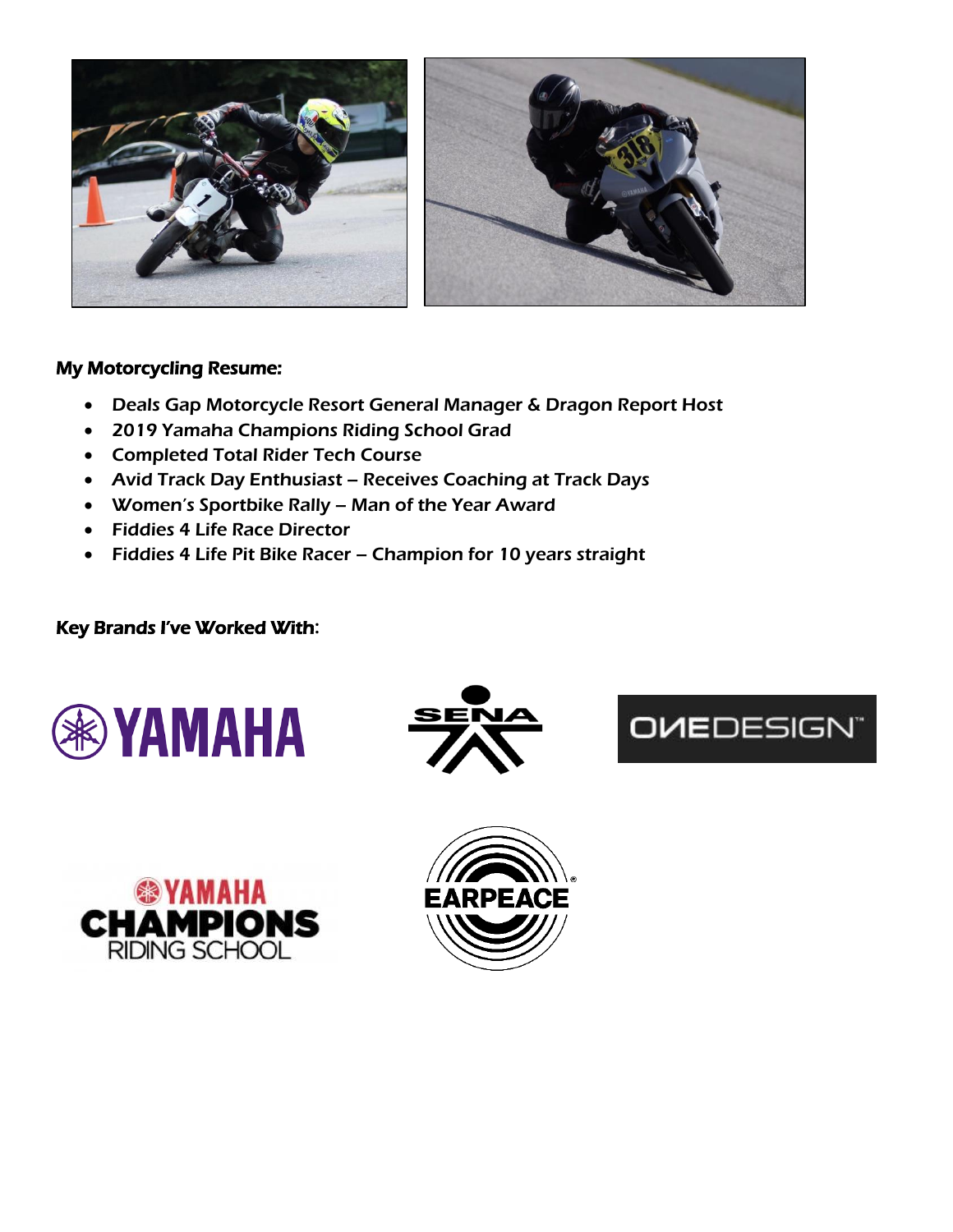There are many motorsports influencers out there, but these are 7 reasons why I'm different…

### 1. I understand marketing

I'm the co-owner of Merrell Communications, LLC, a marketing and public relations firm. Over the years I've learned a lot about marketing and reaching audiences. I understand the importance of storytelling, brand voice and how to create content that resonates with targeted audiences.

#### 2. I know how to create content people will engage with

When I work with a brand as influencer, they can have the peace-of-mind that the content I create whether for my blog or social media—will be compelling. I take great care in making sure any photos and videos are excellent and fine tune any copy that I write for the posts or blog.

#### 3. My content has substance

I write and post content that I hope will motivate people to be passionate about motorsports and I also promote the importance of skills and safe riding. I write about what I learn from track days and schools, and I love sharing my experiences at motorcycle events or trying out different gear and bikes. I seek to create content with substance.

### 4. I live at one of the top motorcycle destinations in the world

I live near The Dragon (highway 129) and ride there nearly every weekend unless I'm at a track day or motorcycle event. Tens of thousands of people come through The Dragon each season. I meet motorcyclists from all walks of life and it's given me the chance to connect with many people. Plus, the dozen photographers situated along The Dragon ensure I always have fresh riding photos.

#### 5. I'm visible in the industry

I try to attend as many motorcycle events and track days as possible to stay up-to-date but also accumulate ontent for social media. Through these events, I develop connections and work on collaborations—or sometimes I just go and enjoy the track and build my skill set.

# 6. I'm professional

As an influencer and someone who is active in the industry and maintains a social media following, I find it important to be a good representative for the brands I work with. I take my influencer work seriously and seek to be reliable and follow through on agreements. I refrain from posting controversial or unclassy content.

# 7. I go above and beyond

I believe in providing added value for the brands I work with, so I do more than just the bare minimum.

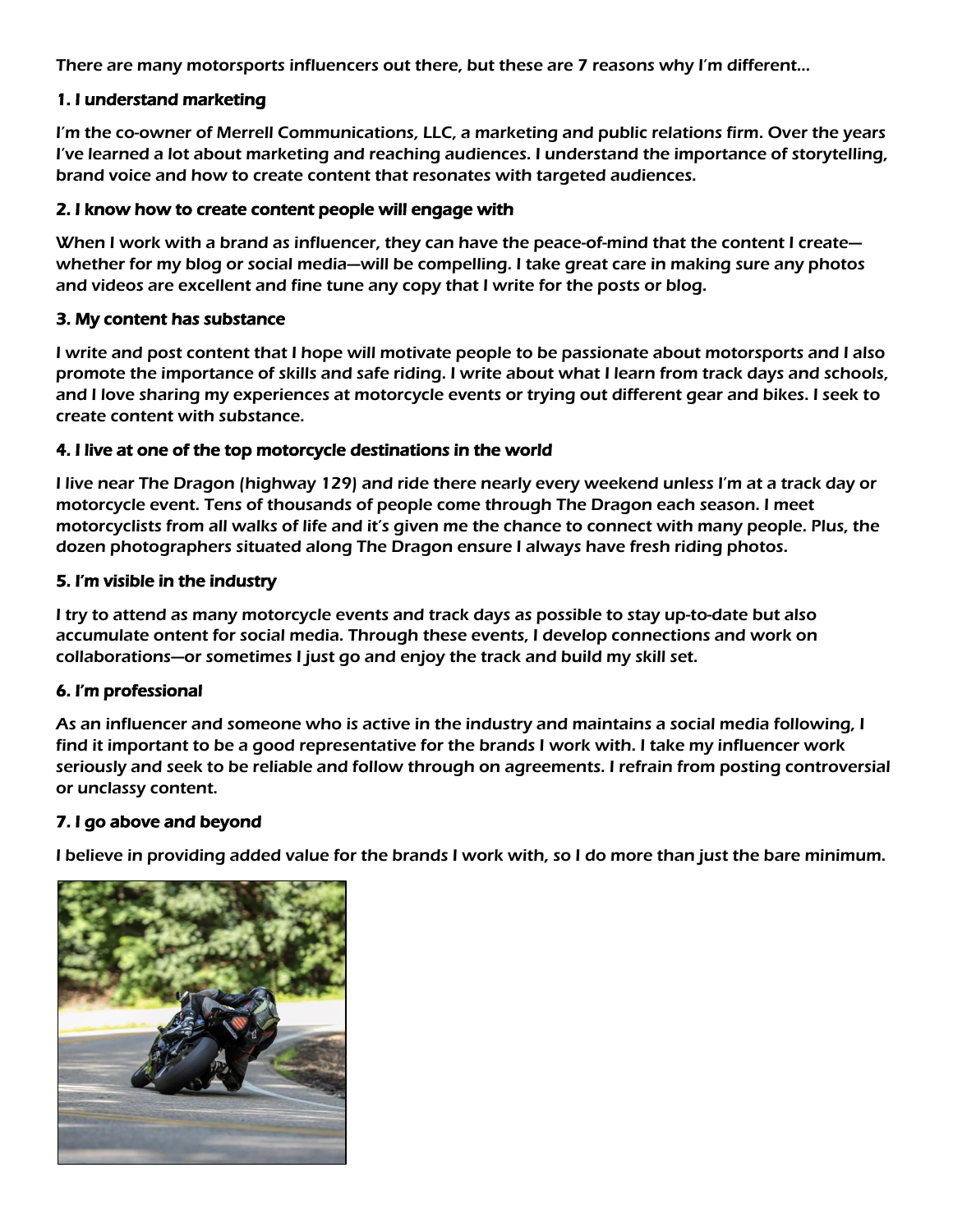















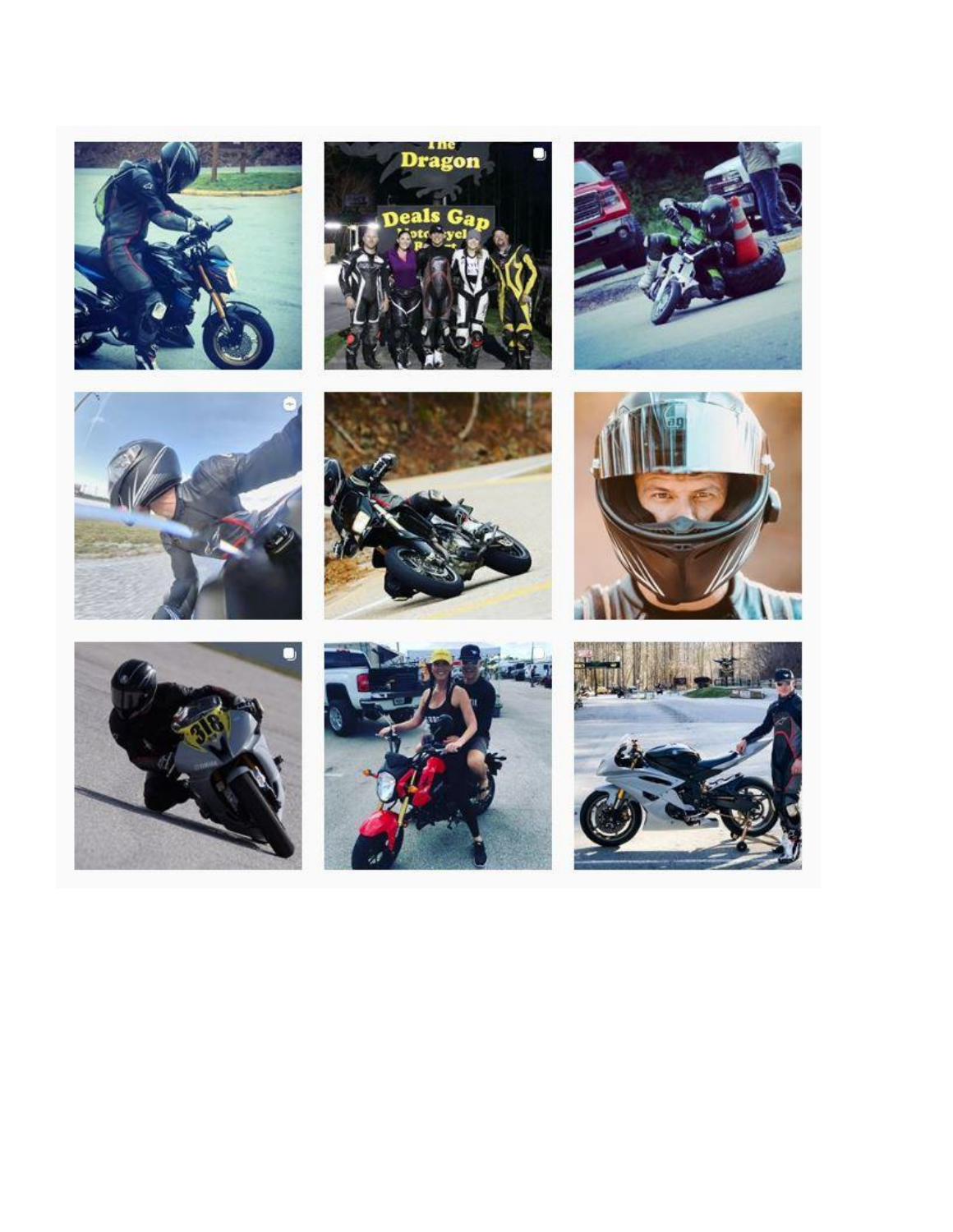# Blue Ridge Motorcycling





# Ride with Norman Reedus **Pecino Report Podcast**